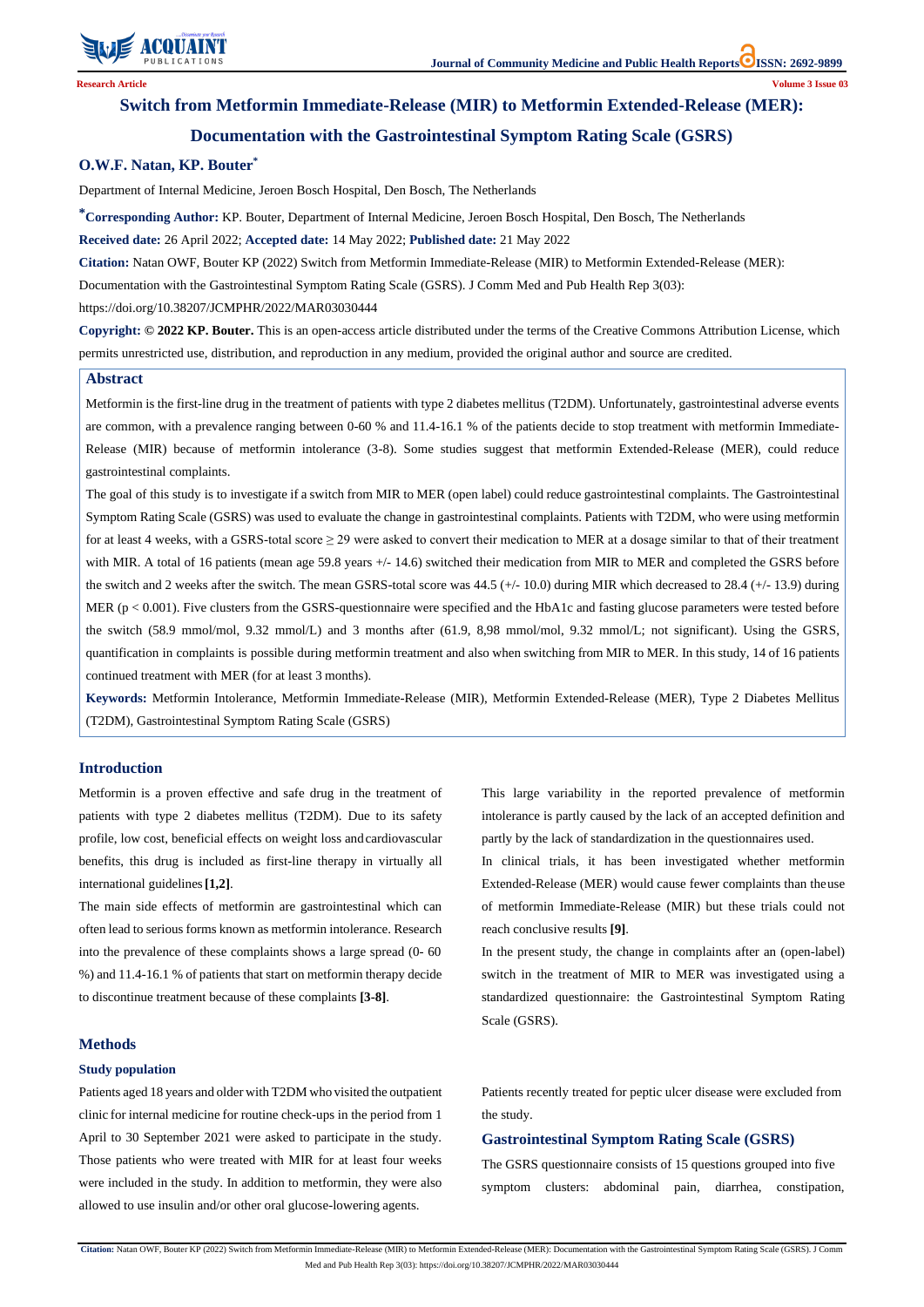

**Journal of Community Medicine and Public Health Reports ISSN: 2692-9899**

**Citation:** Natan OWF, Bouter KP (2022) Switch from Metformin Immediate-Release (MIR) to Metformin Extended-Release (MER): Documentation with the Gastrointestinal Symptom Rating Scale (GSRS). J Comm

Med and Pub Health Rep 3(03): https://doi.org/10.38207/JCMPHR/2022/MAR03030444

indigestion, and reflux. Each question is scored on the basis of a Likert scale of 1 to 7 where "1" stands for the absence of complaints and "7" for the highest severity or frequency (resulting in a total score of a minimum of 15 and a maximum of 105). The GSRS was completed during an interview with a trained researcher.

## **Data-analyses**

The usual demographic data, a recent HbA1c value, and fasting glucose, aswell asthe glucose-loweringmedication, were taken from the digital medical file. These data and the results of the GSRS scores were entered in SPSS, version 25. Linear data are represented as average +/- SD. Differences in qualitative values were tested for significance using the Chi-square test and those in continuous variables using the t-test (at a normal distribution) or the Mann-Whitney U-test (at a non-normal distribution).

At inclusion, the mean GSRS total score was 44.5 (+/-10.0) and when taking the  $2<sup>nd</sup>$  questionnaire in the  $2<sup>nd</sup>$  week of treatment with MER it decreased to 28.4 (+/-13.9), a decrease of 16 points ( $p < 0.001$ ).

### **Research design**

Patients with a GSRS score of 29 or higher were asked to convert their medication to MER at a dosage similar to that of their treatment with MIR. In the 2<sup>nd</sup> week after the conversion, another GSRS questionnaire was completed.

### **Results**

The mean score for the diarrhea cluster at baseline was  $12.1$  (+/- 5.7) and decreased to 4.9  $(+/-3.7)$  in the period with MER treatment (p<0.001). In 14 of the 16 patients, the GSRS score decreased in the 2<sup>nd</sup> week of treatment with MER, in only two patients the GSRS showed a further increase (patients 1 and 16, **Figure 1**). For the diarrhea cluster, no patient showed an increase, and in two patients (1 and 3) the symptoms remained the same **(figure 2, 3)**.



A total of 75 patients completed the GSRS questionnaire: 33 of them scored 29 or higher and were suggested to convert their treatment to MER. Finally, due to unforeseen delivery problems, the inclusion of only 16 patients was possible: 8 women and 8 men with an average age **Table 1:**

of 59.8 (+/- 14.6) years. The mean HbA1c value at inclusion was 58.9 (+/-13.6) mmol/mol and the mean fasting glucose valuewas 9.1 (+/-2.7) mmol/l. The average GSRS score on the first test was 44.5 (+/-10.0) **(Table 1).**

| Sex $m/f$          | 8/8               |                                                     |  |
|--------------------|-------------------|-----------------------------------------------------|--|
| Age (years)        | 59.8 $(+/- 14,6)$ |                                                     |  |
| Formulation        | MIR               | <b>MER</b>                                          |  |
| $HbA1c$ (mmol/mol) | $58.9 (+/- 13.6)$ | $61.9 (+/- 12.4)$                                   |  |
| Glucose (mmol/l)   | $9.3 (+/- 2.8)$   | $9.0 (+/- 2,1)$                                     |  |
| <b>GSRS</b>        | 44.5 (+/- 10.0)   | $28.4 (+/- 13.9)$                                   |  |
| Comedication (n)   |                   | Empagliflozine = 6, Semaglutide = 2, Gliclazide = 4 |  |

The mean daily dose during treatment with MIR was 1450 (+/- 816) mg and the mean daily dose after transfer to MER was 1250 (+/-532) mg.

**Figure 1:** Individual GSRS-total scores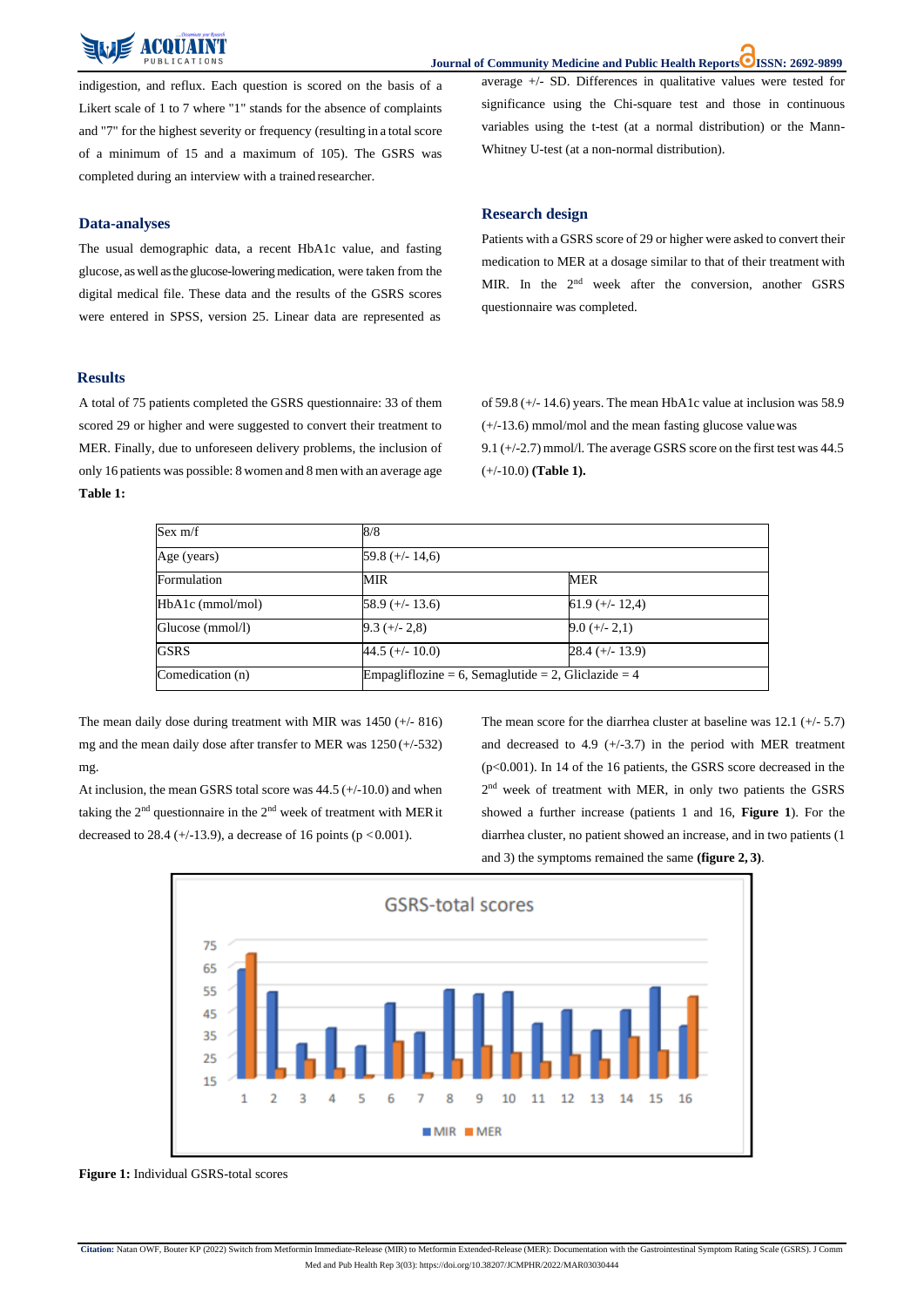

**Citation:** Natan OWF, Bouter KP (2022) Switch from Metformin Immediate-Release (MIR) to Metformin Extended-Release (MER): Documentation with the Gastrointestinal Symptom Rating Scale (GSRS). J Comm

Med and Pub Health Rep 3(03): https://doi.org/10.38207/JCMPHR/2022/MAR03030444



**Figure 2:** Individual GSRS-diarrhea scores





The HbA1c and fasting glucose parameters were tested before the switch (58.9 mmol/mol, 9.32 mmol/L) and 3 months after (61.9, 8,98 mmol/mol, 9.32 mmol/L; changes were not significant) **(Figure 4)**.



**Figure 4:** Mean HbA1c and fasting glucose levels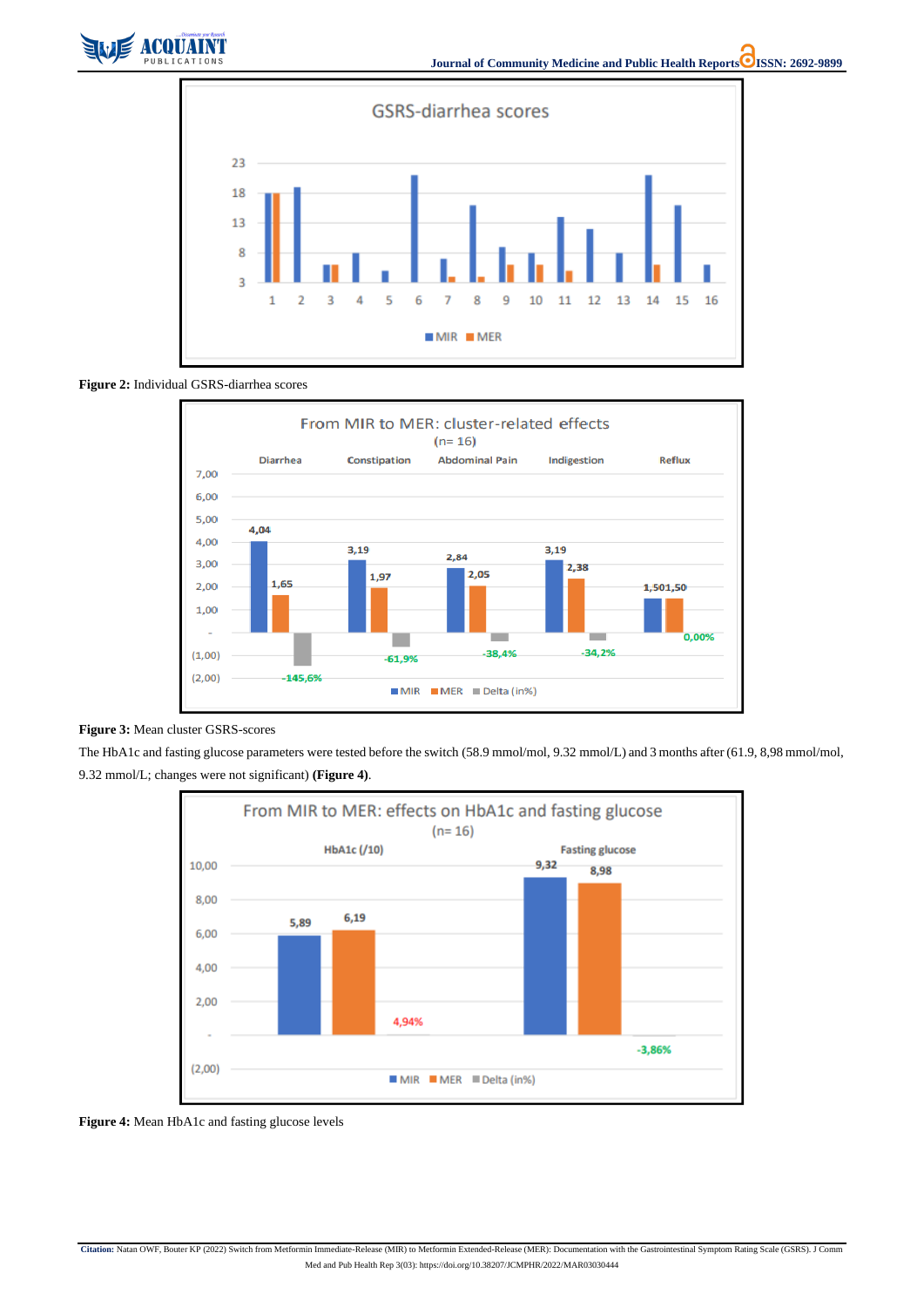

**Citation:** Natan OWF, Bouter KP (2022) Switch from Metformin Immediate-Release (MIR) to Metformin Extended-Release (MER): Documentation with the Gastrointestinal Symptom Rating Scale (GSRS). J Comm Med and Pub Health Rep 3(03): https://doi.org/10.38207/JCMPHR/2022/MAR03030444

#### **Discussion**

Although there is no official definition of the concept of metformin intolerance, L.J. McCreight has suggested using this concept if patients decide to discontinue treatment after treatment taking 1000 mg metformin for up to 8 weeks **[10]**. Alternatively, metformin intolerance is also referred to if the dosage cannot be increased above 500 mg without the occurrence of gastrointestinal complaints. Both definitions are rarely used in research into metformin intolerance, and both have the disadvantage that cannot properly quantify the complaints. Especially the latter makes comparisons between international studies almost impossible. In this study, this quantification is possible with the use of the GSRS and, in addition, the improvement can also be quantified i.e. a decrease of points on the diarrhea cluster. This quantification also shows that improvement of the complaints occurred in 14 of the 16 patients. It is difficult to explain why this improvement did not occur in the remaining two patients. Most likely because both patients were using gliclazide in addition to metformin and this drug can also cause gastrointestinal symptoms. Finally, all patients who reported a reduction in

complaints indicated that they wanted to continue treatment with MER. Although the GSRS is an internationally accepted standard in the study of a range of gastrointestinal disorders such as indigestion, reflux, irritable bowel syndrome and diarrhea, it is rarely used in the study of metformin intolerance. The GSRS questionnaire distinguishes itself by combining high test- retest reliability with internal consistency and validation in various international study populations **[11-15]**.

Although a recent meta-analysis could not show a clinically relevant difference in gastrointestinal adverse reactions when using MIR or MER, cohort studies with longer follow-up and larger numbers of patients in the analysis did show higher adherence when using MER than when using MIR **[16,17]**. The results suggest that the use of the GSRS in comparative research may shed light on this dilemma. The drawback of this study is its open-label design, which encourages suggestiveness, and the small size of the study population. However, the results themselves deserve to be confirmed in a double- blind study with a larger number of patients included.

### **References**

- 1. [Knowler WC, Barrett-Connor E, Fowler SE, Hamman RF,](https://pubmed.ncbi.nlm.nih.gov/11832527/) [Lachin JM, et al. \(2002\) DPP research group. Reduction in the](https://pubmed.ncbi.nlm.nih.gov/11832527/) [Incidence of type 2 diabetes with lifestyle intervention or](https://pubmed.ncbi.nlm.nih.gov/11832527/) [metformin.](https://pubmed.ncbi.nlm.nih.gov/11832527/) New England Journal of Medicine. 346(6): 393-403.
- 2. [Inzucchi SE, Bergenstal RM, Buse JB, Diamant M, Ferrannini](https://diabetesjournals.org/care/article/38/1/140/37869/Management-of-Hyperglycemia-in-Type-2-Diabetes) [E, et al. \(2015\) Management of hyperglycaemia in type 2](https://diabetesjournals.org/care/article/38/1/140/37869/Management-of-Hyperglycemia-in-Type-2-Diabetes) [diabetes: a patient-centered approach. Update to a position](https://diabetesjournals.org/care/article/38/1/140/37869/Management-of-Hyperglycemia-in-Type-2-Diabetes) [statement of the American Diabetes Association and the](https://diabetesjournals.org/care/article/38/1/140/37869/Management-of-Hyperglycemia-in-Type-2-Diabetes) [European Association for the Study of Diabetes. Diabetes Care.](https://diabetesjournals.org/care/article/38/1/140/37869/Management-of-Hyperglycemia-in-Type-2-Diabetes) 38(1): [140–149.](https://diabetesjournals.org/care/article/38/1/140/37869/Management-of-Hyperglycemia-in-Type-2-Diabetes)
- 3. [Dandona P, Fonseca V, Mier A, Beckett AG \(1983\) Diarrhea](https://pubmed.ncbi.nlm.nih.gov/6336343/#%3A~%3Atext%3DOnly%206%25%20of%20insulin%2Ddependent%2Cwhere%20it%20is%20used%20routinely) and [metformin](https://pubmed.ncbi.nlm.nih.gov/6336343/#%3A~%3Atext%3DOnly%206%25%20of%20insulin%2Ddependent%2Cwhere%20it%20is%20used%20routinely) in a diabetic clinic. Diabetes Care. 6(5): 472-474.
- 4. [UKPDS. Effect of intensive blood-glucose control with](https://pubmed.ncbi.nlm.nih.gov/9742977/) [metformin on complications in overweight patients with type](https://pubmed.ncbi.nlm.nih.gov/9742977/) [2](https://pubmed.ncbi.nlm.nih.gov/9742977/) [diabetes \(UKPDS 34\). Lancet. 352\(9131\):](https://pubmed.ncbi.nlm.nih.gov/9742977/) 854-865.
- 5. [Kahn SE, Haffner SM, Heise MA, Herman WH, Holman RR,](https://pubmed.ncbi.nlm.nih.gov/17145742/) [et al. \(2006\) Glycaemic durability of rosiglitazone, metformin,](https://pubmed.ncbi.nlm.nih.gov/17145742/) [or glyburide monotherapy. New England Journal of Medicine.](https://pubmed.ncbi.nlm.nih.gov/17145742/)

355(23): [2427-2443.](https://pubmed.ncbi.nlm.nih.gov/17145742/)

- 6. Florez H, Luo J, [Castillo-Florez](https://pubmed.ncbi.nlm.nih.gov/20203462/) S, Mitsi G, Hanna J, et al. (2010[\)](https://pubmed.ncbi.nlm.nih.gov/20203462/) [Impact of metformin-induced gastro-intestinal symptoms on](https://pubmed.ncbi.nlm.nih.gov/20203462/) [quality of life and adherence in patients with type 2 diabetes.](https://pubmed.ncbi.nlm.nih.gov/20203462/) [Postgraduate Medicine. 122\(2\):](https://pubmed.ncbi.nlm.nih.gov/20203462/) 112-120.
- 7. [de Jong L, Härmark L, van Puijenbroek E \(2016\) Time course,](https://pubmed.ncbi.nlm.nih.gov/26864966/) [outcome and management of adverse drug reactions associated](https://pubmed.ncbi.nlm.nih.gov/26864966/) [with metformin from patient's perspective: a prospective,](https://pubmed.ncbi.nlm.nih.gov/26864966/) [observational](https://pubmed.ncbi.nlm.nih.gov/26864966/) cohort study in the Netherlands. European Journa[l](https://pubmed.ncbi.nlm.nih.gov/26864966/) [of Clinical Pharmacology. 72\(5\):](https://pubmed.ncbi.nlm.nih.gov/26864966/) 615-622.
- 8. Plat A, [Penning-van](https://pubmed.ncbi.nlm.nih.gov/19690978/) Beest F, Kessabi S, Groot M, Herings R

[\(2009\) Change of initial oral antidiabetic therapy in type 2](https://pubmed.ncbi.nlm.nih.gov/19690978/) [diabetic patients. Pharmacy World and Science. 31\(6\):](https://pubmed.ncbi.nlm.nih.gov/19690978/) 622-626.

- 9. Abrilla AA, Pajes ANN, Jimeno CA (2021) [Metformin](https://pubmed.ncbi.nlm.nih.gov/33887354/) extende[d](https://pubmed.ncbi.nlm.nih.gov/33887354/) [release versus metformin immediate release for adults with](https://pubmed.ncbi.nlm.nih.gov/33887354/) typ[e](https://pubmed.ncbi.nlm.nih.gov/33887354/) [2 diabetes mellitus: a systematic review and meta-analysis of](https://pubmed.ncbi.nlm.nih.gov/33887354/) [randomized controlled trials. Diabetic research and clinical](https://pubmed.ncbi.nlm.nih.gov/33887354/) [practice. 178:](https://pubmed.ncbi.nlm.nih.gov/33887354/) 108824.
- 10. [McCreight](https://pubmed.ncbi.nlm.nih.gov/29457876/#%3A~%3Atext%3DResults%3A%20The%20intolerant%20individuals%20were%2CL%2C%20respectively%20(P%20%3D%20) LJ, Stage TB, Connelly P, Lonergan M, Nielsen F, e[t](https://pubmed.ncbi.nlm.nih.gov/29457876/#%3A~%3Atext%3DResults%3A%20The%20intolerant%20individuals%20were%2CL%2C%20respectively%20(P%20%3D%20) [al. \(2018\) Pharmacokinetics of metformin in patients with](https://pubmed.ncbi.nlm.nih.gov/29457876/#%3A~%3Atext%3DResults%3A%20The%20intolerant%20individuals%20were%2CL%2C%20respectively%20(P%20%3D%20) [gastrointestinal intolerance. Diabetes, Obesity and Metabolism.](https://pubmed.ncbi.nlm.nih.gov/29457876/#%3A~%3Atext%3DResults%3A%20The%20intolerant%20individuals%20were%2CL%2C%20respectively%20(P%20%3D%20) 20(7): [1593-1601.](https://pubmed.ncbi.nlm.nih.gov/29457876/#%3A~%3Atext%3DResults%3A%20The%20intolerant%20individuals%20were%2CL%2C%20respectively%20(P%20%3D%20)
- 11. [Revicki DA, Wood M, Wiklund I, Crawley J \(1998\) Reliability](https://pubmed.ncbi.nlm.nih.gov/9481153/#%3A~%3Atext%3DIt%20was%20concluded%20that%20the%2Cand%20are%20responsive%20to%20treatment) [and validity of the Gastro-intestinal Symptom Rating Scale in](https://pubmed.ncbi.nlm.nih.gov/9481153/#%3A~%3Atext%3DIt%20was%20concluded%20that%20the%2Cand%20are%20responsive%20to%20treatment) [patients with gastroesophageal reflux disease. Qual Life Res.](https://pubmed.ncbi.nlm.nih.gov/9481153/#%3A~%3Atext%3DIt%20was%20concluded%20that%20the%2Cand%20are%20responsive%20to%20treatment) 7(1): [75-83.](https://pubmed.ncbi.nlm.nih.gov/9481153/#%3A~%3Atext%3DIt%20was%20concluded%20that%20the%2Cand%20are%20responsive%20to%20treatment)
- 12. [Halmos EP, Power VA, Shepherd SJ, Gibson PR, Muir JG](https://pubmed.ncbi.nlm.nih.gov/24076059/) [\(2014\) A diet low in FODMAPs reduces symptoms of irritable](https://pubmed.ncbi.nlm.nih.gov/24076059/) [bowel syndrome. Gastroenterology. 146\(1\):](https://pubmed.ncbi.nlm.nih.gov/24076059/) 67-75.e5.

13. [Kistler BM, Biruete A, Chapman-Novakofski K, Wilund KR](https://pubmed.ncbi.nlm.nih.gov/29471989/) [\(2018\) The relationship between intradialytic nutrition and](https://pubmed.ncbi.nlm.nih.gov/29471989/) [gastrointestinal symptoms using a modified version of the](https://pubmed.ncbi.nlm.nih.gov/29471989/) [Gastrointestinal Symptom Rating Scale. J Ren Nutr. 28\(2\):129-](https://pubmed.ncbi.nlm.nih.gov/29471989/) [134.](https://pubmed.ncbi.nlm.nih.gov/29471989/)

14. [Turan N, Aşt TA, Kaya N \(2017\) Reliability and validity of](https://pubmed.ncbi.nlm.nih.gov/28134719/#%3A~%3Atext%3DThe%20Turkish%20version%20of%20the%20GSRS%20has%20been%20found%20to%2Cconfidently%20used%20with%20Turkish%20individuals) th[e](https://pubmed.ncbi.nlm.nih.gov/28134719/#%3A~%3Atext%3DThe%20Turkish%20version%20of%20the%20GSRS%20has%20been%20found%20to%2Cconfidently%20used%20with%20Turkish%20individuals) [Turkish version of the Gastrointestinal symptom Rating Scale.](https://pubmed.ncbi.nlm.nih.gov/28134719/#%3A~%3Atext%3DThe%20Turkish%20version%20of%20the%20GSRS%20has%20been%20found%20to%2Cconfidently%20used%20with%20Turkish%20individuals) [Gastroenterol Nurs. 40\(1\):](https://pubmed.ncbi.nlm.nih.gov/28134719/#%3A~%3Atext%3DThe%20Turkish%20version%20of%20the%20GSRS%20has%20been%20found%20to%2Cconfidently%20used%20with%20Turkish%20individuals) 47-55. 15. Souza GS, Sardá FA, Giuntini EB, [Gumbrevicius](https://pubmed.ncbi.nlm.nih.gov/27438418/) I, Morais MB[,](https://pubmed.ncbi.nlm.nih.gov/27438418/) [et al. \(2016\) Translation and validation of the Brazilian](https://pubmed.ncbi.nlm.nih.gov/27438418/) [portuguese version of the Gastrointestinal Symptom](https://pubmed.ncbi.nlm.nih.gov/27438418/) Rating